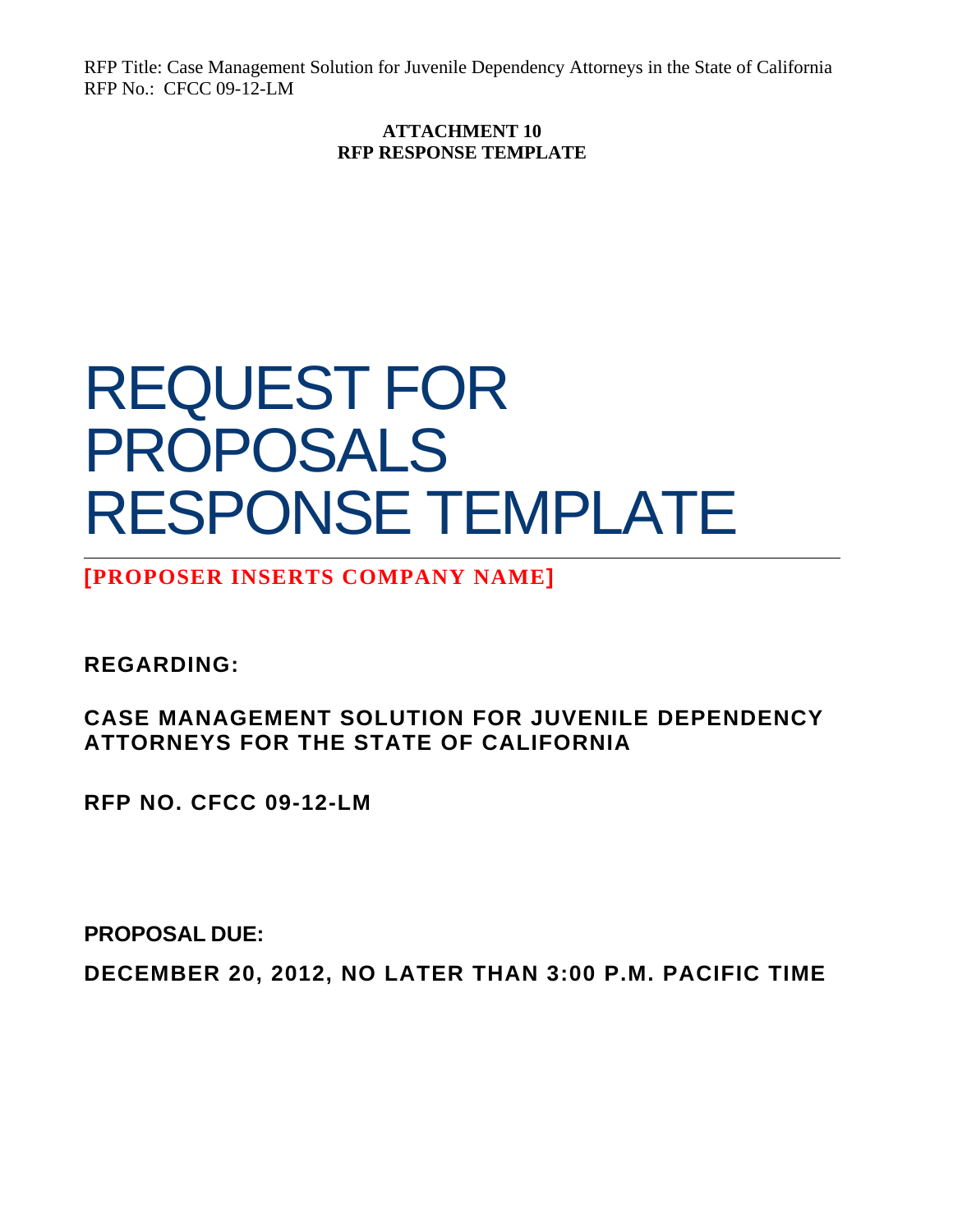## **1.0 EXECUTIVE SUMMARY**

Instructions: This section should be a seven (7) to ten (10) page summary of the key aspects of Proposer's response to this Request for Proposal (RFP) and the principal advantages to the court.

- 1.0 Overview of Proposed Statewide CMS Deployment Solution.
- 1.1 Approach to Meet CMS Deployment Objectives.
- 1.2 Overview of Proposer Qualifications.
- 1.3 Confirmation of Contract Scope and Term.
- 1.4 Benefits to the AOC and the Attorney Users.

## **2.0 MINIMUM QUALIFICATIONS AND PROPOSER PROFILE**

2.1 Minimum Requirements to Qualify

Instructions: In the following sections, Proposer must provide responses to the minimum requirements to qualify for participation in the RFP process. Answer Yes or No to the following questions.

## **Table 1. Minimum Requirements to Qualify**

|                                                                                              | Criteria                                                                 | <b>Response</b><br>(Yes/No) |  |
|----------------------------------------------------------------------------------------------|--------------------------------------------------------------------------|-----------------------------|--|
| 2.1.1                                                                                        | Will your organization act as a prime contractor if subcontractors are   |                             |  |
|                                                                                              | required to provide in scope services?                                   |                             |  |
| 2.1.2                                                                                        | Are the proposed Proposer facilities for providing services to the       |                             |  |
|                                                                                              | Judicial Branch all located within the continental United States or      |                             |  |
|                                                                                              | territories and staffed by U.S. located personnel?                       |                             |  |
| Can you certify to the best of your knowledge that your organization or any of its officers: |                                                                          |                             |  |
| 2.1.3                                                                                        | Are not presently debarred, suspended, proposed for debarment, and       |                             |  |
|                                                                                              | declared ineligible or voluntarily excluded from covered transactions    |                             |  |
|                                                                                              | by any Federal department or agency?                                     |                             |  |
| 2.1.4                                                                                        | Have not within a five (5) year period preceding this RFP been           |                             |  |
|                                                                                              | convicted of or had a civil judgment rendered against them for           |                             |  |
|                                                                                              | commission of fraud or criminal offense in connection with obtaining,    |                             |  |
|                                                                                              | attempting to obtain, or performing a public (Federal, State, or local)  |                             |  |
|                                                                                              | transaction or contract under a public transaction; violation of Federal |                             |  |
|                                                                                              | or State antitrust statutes or commission of embezzlement, theft,        |                             |  |
|                                                                                              | forgery, bribery, falsification or destruction of records, making false  |                             |  |
|                                                                                              | statements, or receiving stolen property?                                |                             |  |
| 2.1.5                                                                                        | Have not within a five $(5)$ year period preceding this RFP had one or   |                             |  |
|                                                                                              | more public transactions (Federal, State or local) terminated for cause  |                             |  |
|                                                                                              | or default?                                                              |                             |  |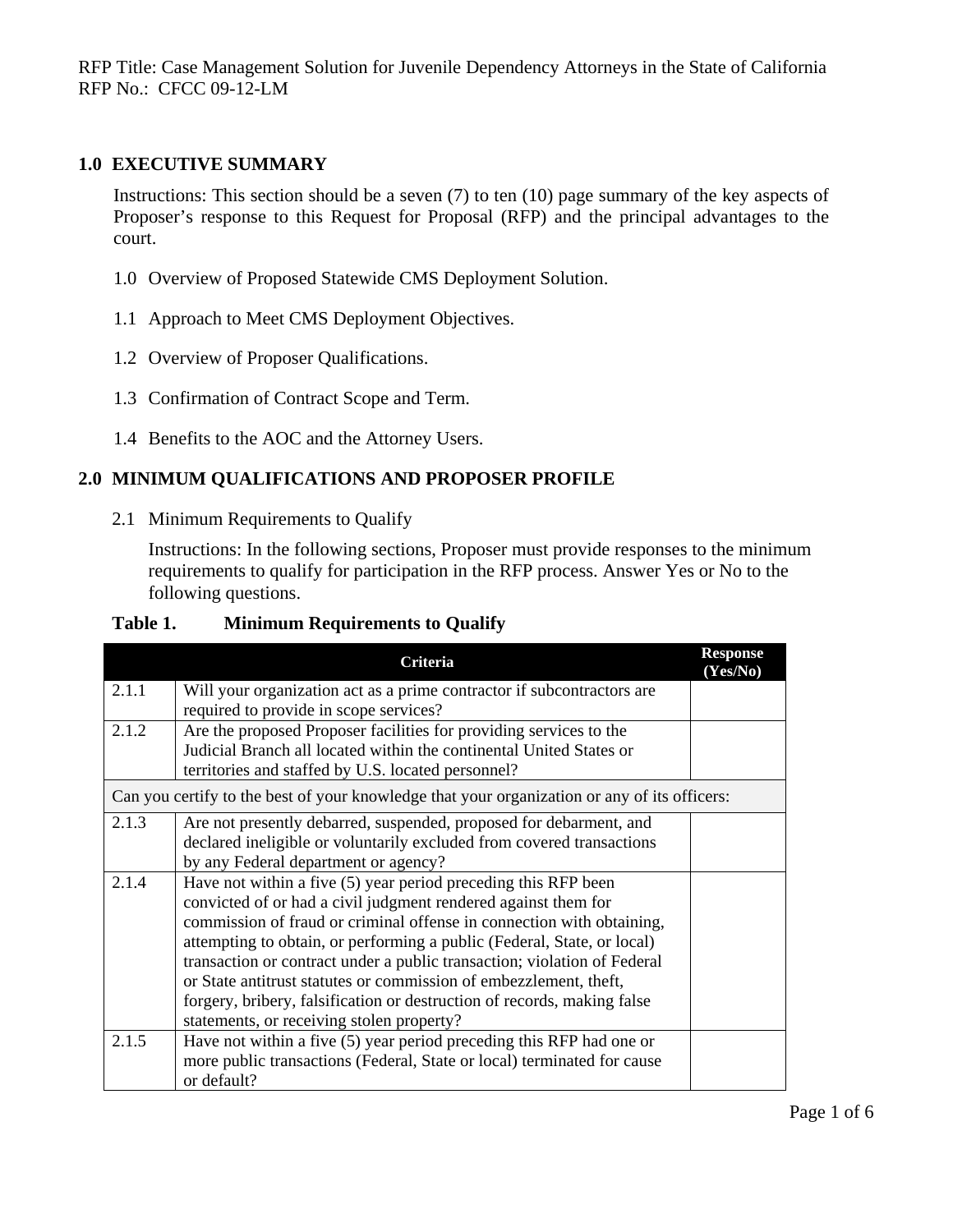## 2.2 Organization Overview

Instructions: In the following sections Proposer must provide all information requested regarding Proposer's unique capabilities as an information technology (IT) Proposer.

## 2.2.1 Proposer Company Overview

## **Table 2. Company Overview**

| <b>Company name</b>                                           |  |
|---------------------------------------------------------------|--|
| RFP Response lead/account executive name, title               |  |
| and contact information:                                      |  |
| <b>Industry (NAICS)</b> (North American Industry              |  |
| <b>Classification System</b> )                                |  |
| <b>Federal Tax Identification Number</b>                      |  |
| <b>Fiscal 2011 company revenue</b>                            |  |
| <b>Fiscal 2011 company net income</b>                         |  |
| <b>Headquarters Location</b>                                  |  |
| <b>Date Founded</b>                                           |  |
| <b>Company Ownership</b> (i.e. private/public, joint venture) |  |
| <b>Number of years Proposer has been providing</b>            |  |
| <b>Application Software and Application User</b>              |  |
| <b>Training services</b>                                      |  |
| <b>Number of employees:</b>                                   |  |
| <b>Total:</b>                                                 |  |
| <b>Service Delivery Locations in the Continental</b>          |  |
| <b>United States</b>                                          |  |
| Name, title, address, telephone number, and email             |  |
| address of the individual who will act as                     |  |
| <b>Proposer's designated representative for purposes</b>      |  |
| of this RFP.                                                  |  |

## 2.2.2 References

Instructions to Proposer: Provide at least three references of customers with comparable scope of service. Include a detailed overview of each contract including the project plan used to deliver the service.

## **Table 3. Reference 1**

| Reference #1                                     |  |  |
|--------------------------------------------------|--|--|
| <b>Customer Name</b>                             |  |  |
| <b>Industry</b>                                  |  |  |
| <b>Contact Name and Title</b>                    |  |  |
| <b>Address</b>                                   |  |  |
| <b>Telephone</b>                                 |  |  |
| <b>Proposer Project Manager Name</b>             |  |  |
| <b>Length of Time Providing Software Package</b> |  |  |
| <b>Average Annual Contract Value</b>             |  |  |
| <b>Current Contract Duration (in months)</b>     |  |  |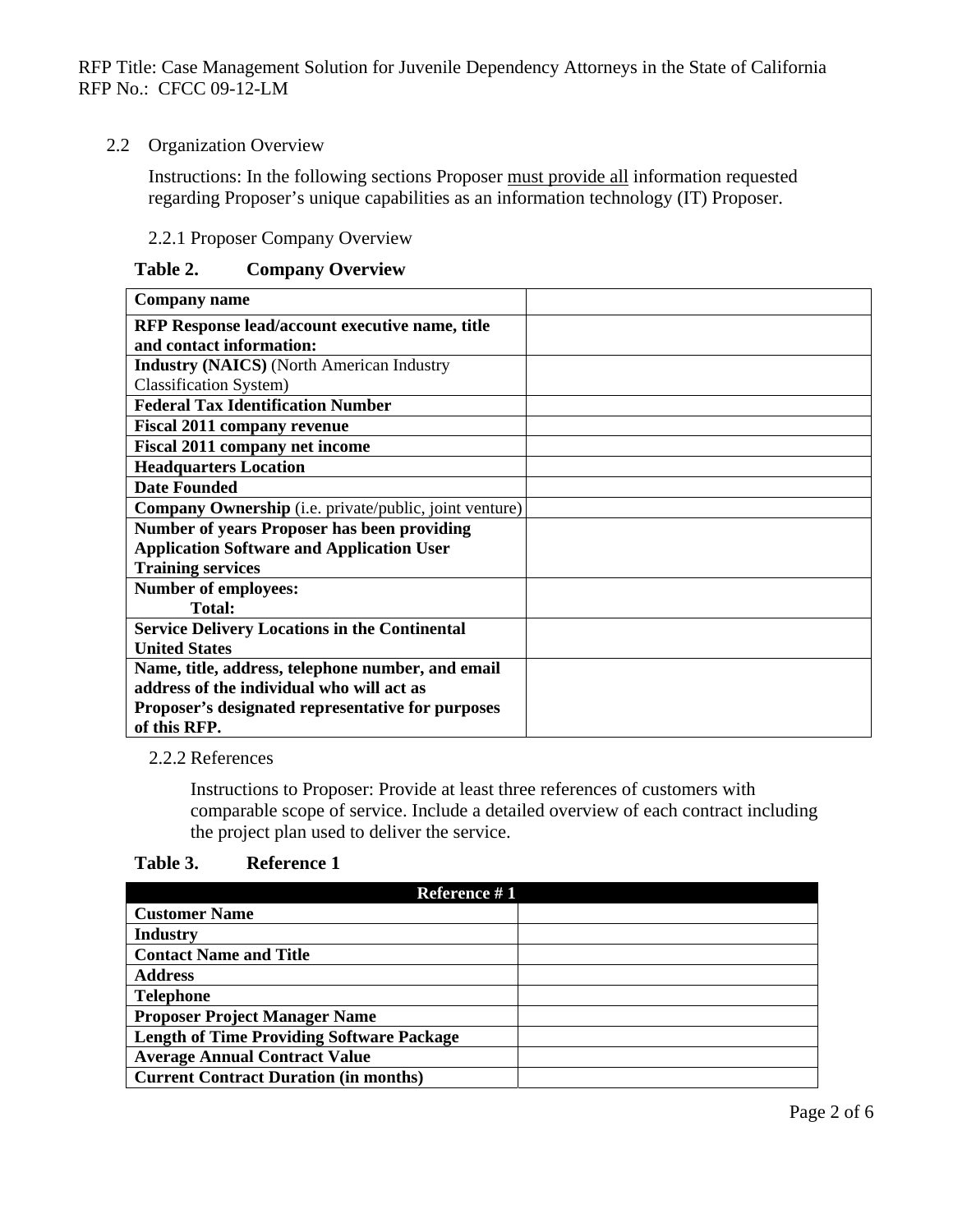## **Table 4. Reference 2**

| Reference #2                                     |  |  |
|--------------------------------------------------|--|--|
| <b>Industry</b>                                  |  |  |
| <b>Contact Name and Title</b>                    |  |  |
| <b>Address</b>                                   |  |  |
| <b>Telephone</b>                                 |  |  |
| <b>Proposer Project Manager Name</b>             |  |  |
| <b>Length of Time Providing Software Package</b> |  |  |
| <b>Average Annual Contract Value</b>             |  |  |
| <b>Current Contract Duration (in months)</b>     |  |  |

# **Table 5. Reference 3**

| Reference #3                                     |  |  |
|--------------------------------------------------|--|--|
| <b>Industry</b>                                  |  |  |
| <b>Contact Name and Title</b>                    |  |  |
| <b>Address</b>                                   |  |  |
| <b>Telephone</b>                                 |  |  |
| <b>Proposer Project Manager Name</b>             |  |  |
| <b>Length of Time Providing Software Package</b> |  |  |
| <b>Average Annual Contract Value</b>             |  |  |
| <b>Current Contract Duration (in months)</b>     |  |  |

#### 2.3 Use of Subcontractors

Instructions to Proposer: Use the table below for a listing of proposed subcontractors if any. Provide a table for each subcontractor proposed.

## **Table 6. First Proposed Subcontractor**

| <b>First Proposed Subcontractor</b>   |  |  |
|---------------------------------------|--|--|
| <b>Subcontractor Name</b>             |  |  |
| <b>Fiscal 2011 Company Revenue</b>    |  |  |
| <b>Fiscal 2011 Company Net Income</b> |  |  |
| Company ownership (i.e.               |  |  |
| private/public, joint venture)        |  |  |
| <b>Headquarters Location</b>          |  |  |
| <b>Date Founded</b>                   |  |  |
| <b>Number of employees</b>            |  |  |
| <b>Products or Services to be</b>     |  |  |
| provided to Court                     |  |  |
| <b>Experience of subcontractor in</b> |  |  |
| performing the services to be         |  |  |
| provided                              |  |  |
| <b>Experience Proposer has</b>        |  |  |
| partnering with this subcontractor    |  |  |
| in the past                           |  |  |
| Locations where work is to be         |  |  |
| performed                             |  |  |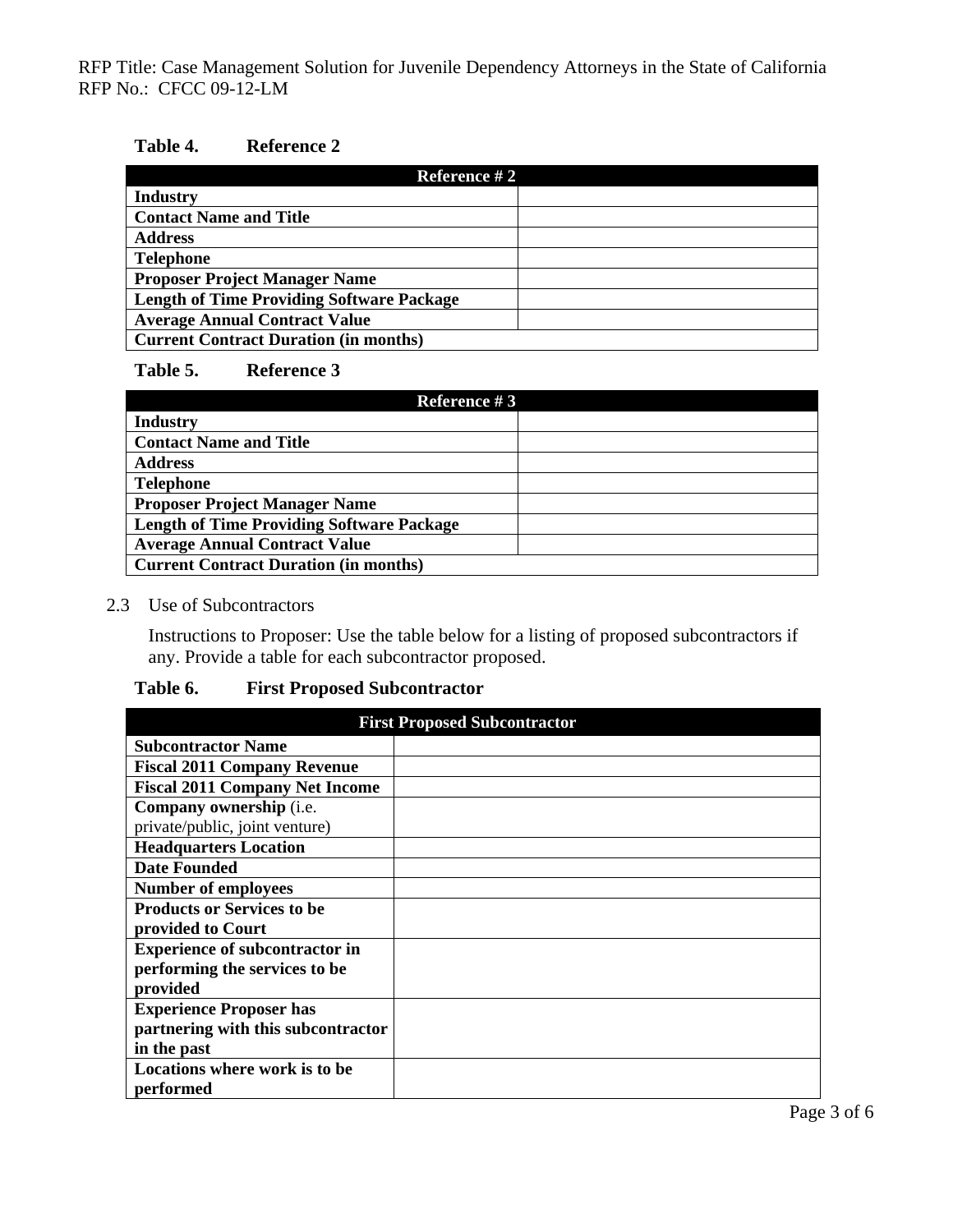| <b>Second Proposed Subcontractor</b>  |  |  |
|---------------------------------------|--|--|
| <b>Subcontractor Name</b>             |  |  |
| <b>Fiscal 2011 Company Revenue</b>    |  |  |
| <b>Fiscal 2011 Company Net Income</b> |  |  |
| <b>Company ownership (i.e.</b>        |  |  |
| private/public, joint venture)        |  |  |
| <b>Headquarters Location</b>          |  |  |
| <b>Date Founded</b>                   |  |  |
| <b>Number of employees</b>            |  |  |
| <b>Products or Services to be</b>     |  |  |
| provided to Court                     |  |  |
| <b>Experience of subcontractor in</b> |  |  |
| performing the services to be         |  |  |
| provided                              |  |  |
| <b>Experience Proposer has</b>        |  |  |
| partnering with this subcontractor    |  |  |
| in the past                           |  |  |
| Locations where work is to be         |  |  |
| performed                             |  |  |

## **Table 7. Second Proposed Subcontractor**

## **3.0 CONFORMANCE WITH REQUIREMENTS RESPONSE**

#### 3.1 Requirements Response

Instructions: Please reference the technical requirements attachments detailed in Section 5.2 of the RFP. Each requirement should be addressed individually and responses should be made directly in each exhibit or attachment. Requirement documents are listed below:

- Exhibit H Business and Functional Requirements
- Exhibit I Testing Requirements
- Exhibit J Configuration Requirements
- Attachment 8 Training Requirements

#### 3.2 Deployment Services

Instructions: Please reference the Deployment Services requirements in Section 2.5 of the RFP. Please list and describe any approaches, methodologies and exceptions

3.2.1 Deployment Approach

Instructions: In the section below, provide an overview of Proposer's deployment approach. See Sections 2.5.3 and 2.5.4 of RFP for guidance.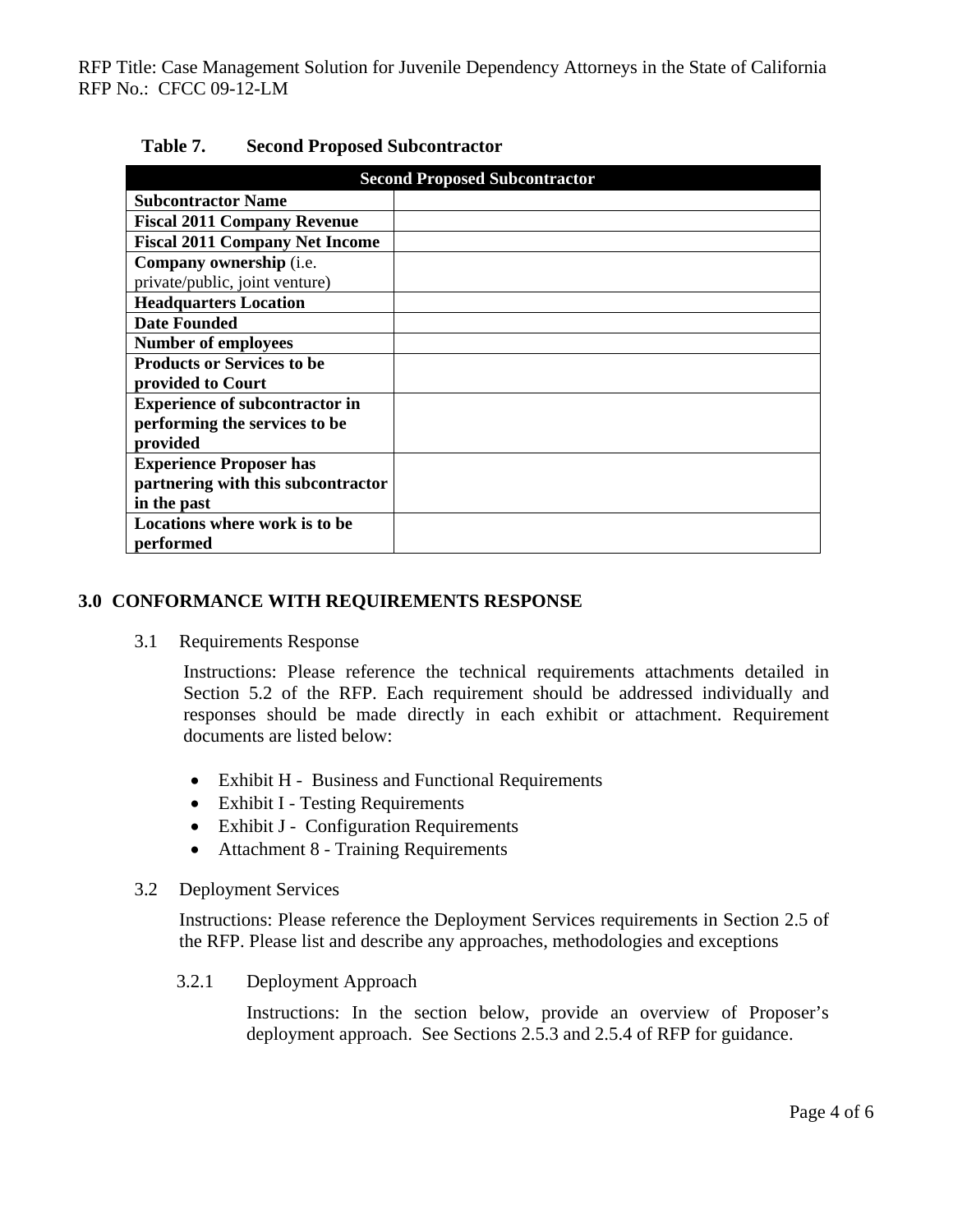## 3.2.2 Organization Chart

 Instructions: Provide an organizational chart that clearly identifies the account team and roles that will support the CMS deployment. Include the names of Proposer Key employees and staff positions.

3.2.3 Proposed Staffing and Biographies

 Instructions: In this section below, provide an overview of Proposer's proposed key personnel. Provide resumes key personnel identified.

## 3.3 CMS Deployment Management Tools

Instructions: In the table below, provide information regarding the automated tools Proposer will use in the delivery of the CMS. Note: Attach and reference additional information where required.

| Table 8. | <b>CMS Deployment Management Tools</b> |
|----------|----------------------------------------|
|          |                                        |

| <b>CMS</b> Deployment<br><b>Management Tools</b> | <b>Product Name</b><br>& Version | <b>Describe Functions &amp; Features</b><br>(including manual and<br>automated functions /<br>integration points with other<br>tools) | <b>Expected Number</b><br>of Licenses<br>Required |
|--------------------------------------------------|----------------------------------|---------------------------------------------------------------------------------------------------------------------------------------|---------------------------------------------------|
| <b>Proposer Tools</b>                            |                                  |                                                                                                                                       |                                                   |
| <b>Project Management</b>                        |                                  |                                                                                                                                       |                                                   |
| <b>SLA Monitoring &amp; Reporting</b>            |                                  |                                                                                                                                       |                                                   |
| <b>Testing Tools</b>                             |                                  |                                                                                                                                       |                                                   |
| <b>Knowledge Management</b>                      |                                  |                                                                                                                                       |                                                   |
| <b>Change Management</b>                         |                                  |                                                                                                                                       |                                                   |
| <b>Account Management</b>                        |                                  |                                                                                                                                       |                                                   |
| <b>Training Software</b>                         |                                  |                                                                                                                                       |                                                   |
| Other (describe)                                 |                                  |                                                                                                                                       |                                                   |

## **4.0 OTHER**

Instructions: The AOC considers Proposer to agree to all other requirements not addressed specifically in the previous sections of this document unless identified herein. Absence of issues will constitute agreement for those terms not herein addressed, and will be off the table for further negotiation.

*[Remainder of page left blank intentionally]*